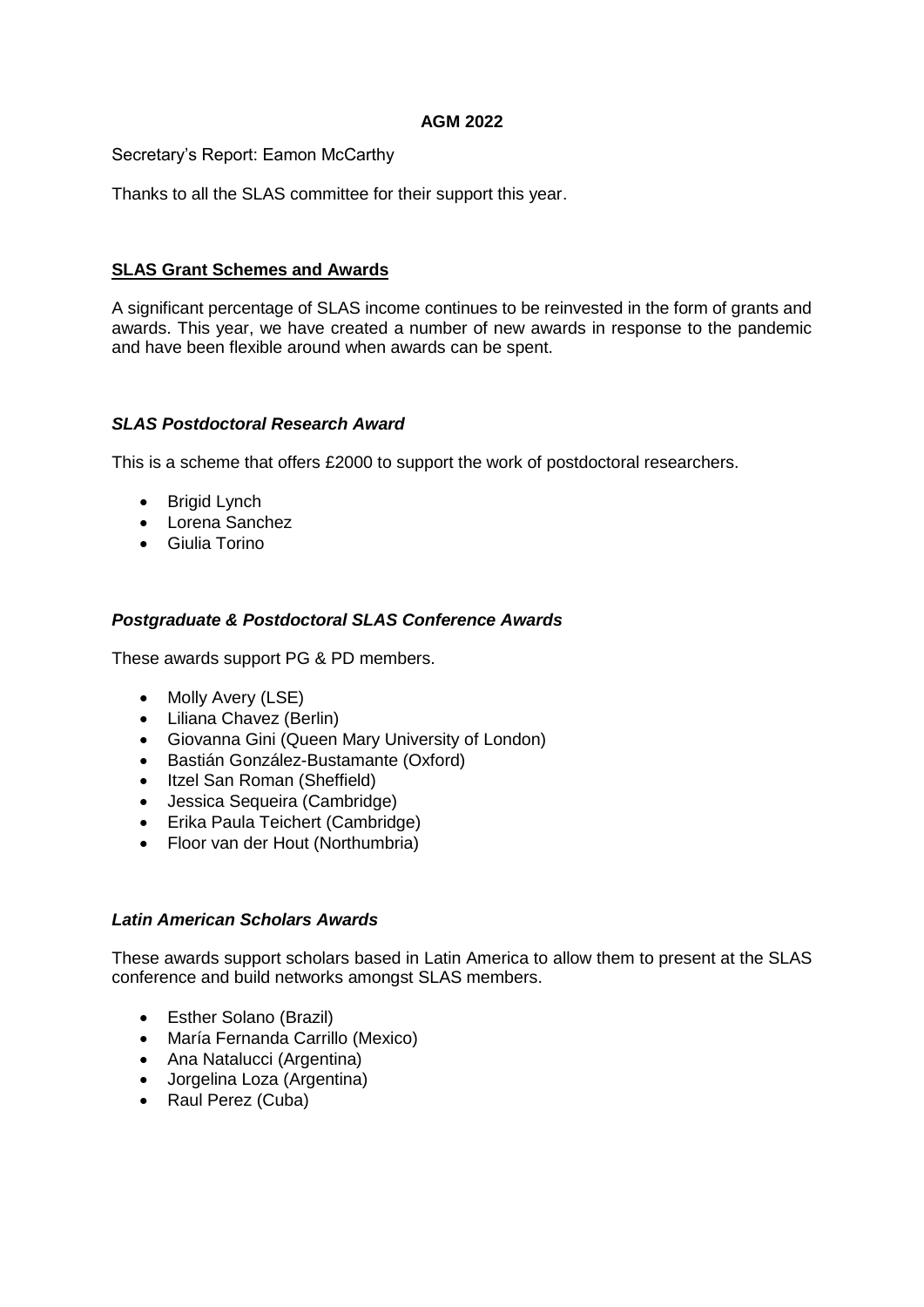### *Conference and Event and Seminar Grants Support*

A total of £4,000 is available to support SLAS members organise events in their own institutions. This year awards were made to:

- Andrea Aramburu Villavisencio (Cambridge), Comics and the Global South (£660)
- Elizabeth Chant (Warwick), Climate, Capital and Tourism in the Americas (£700)
- Maria Chiara D'Argenio (UCL), Indigenous Ethnicities on Screen (£345)
- Bethan Frisk (Bristol), Captive Mobilities: Slavery, Freedom, and Knowledge Production in Latin America and Beyond (£1000)
- Tori Holmes (Queen's Belfast), V International Conference of REBRAC (£800)
- Eve Kalyva (Kent), Working with the works of León Ferrari (£495)

#### *Blakemore Prize*

The Blakemore Prize was not awarded in 2022.

#### *SLAS Masters Prize*

This is a newly created prize, which was awarded to Isobel Jones (Cambridge), 'Embodying escrevivência, wake-work, and Black womanhood in Conceição Evaristo's *Poemas da recordação e outros movimentos* (2008)'.

#### *PG & PD Research Support Grants*

Applications for this scheme for 2022 are still being assessed.

Last year's (2021) recipients were:

- Paulina Caro Troncoso (Edinburgh)
- Pietra Cepero Rua Perez (Durham)
- Susanna Corona (UCL)
- Carlos Cruz Mosquera (QMUL)
- Giovanna Gini (QMUL)
- Nicolas Gomez Baeza (Warwick)
- Valentina Infante Batiste (Oxford)
- Nuni Jorgensen (QMUL)
- Jelani Munroe (Oxford)

#### *Cátedra SLAS*

The deadline for applications for 2022 is 20 May.

The inaugural 2021 Cátedra SLAS was Paul Merchant (Bristol).